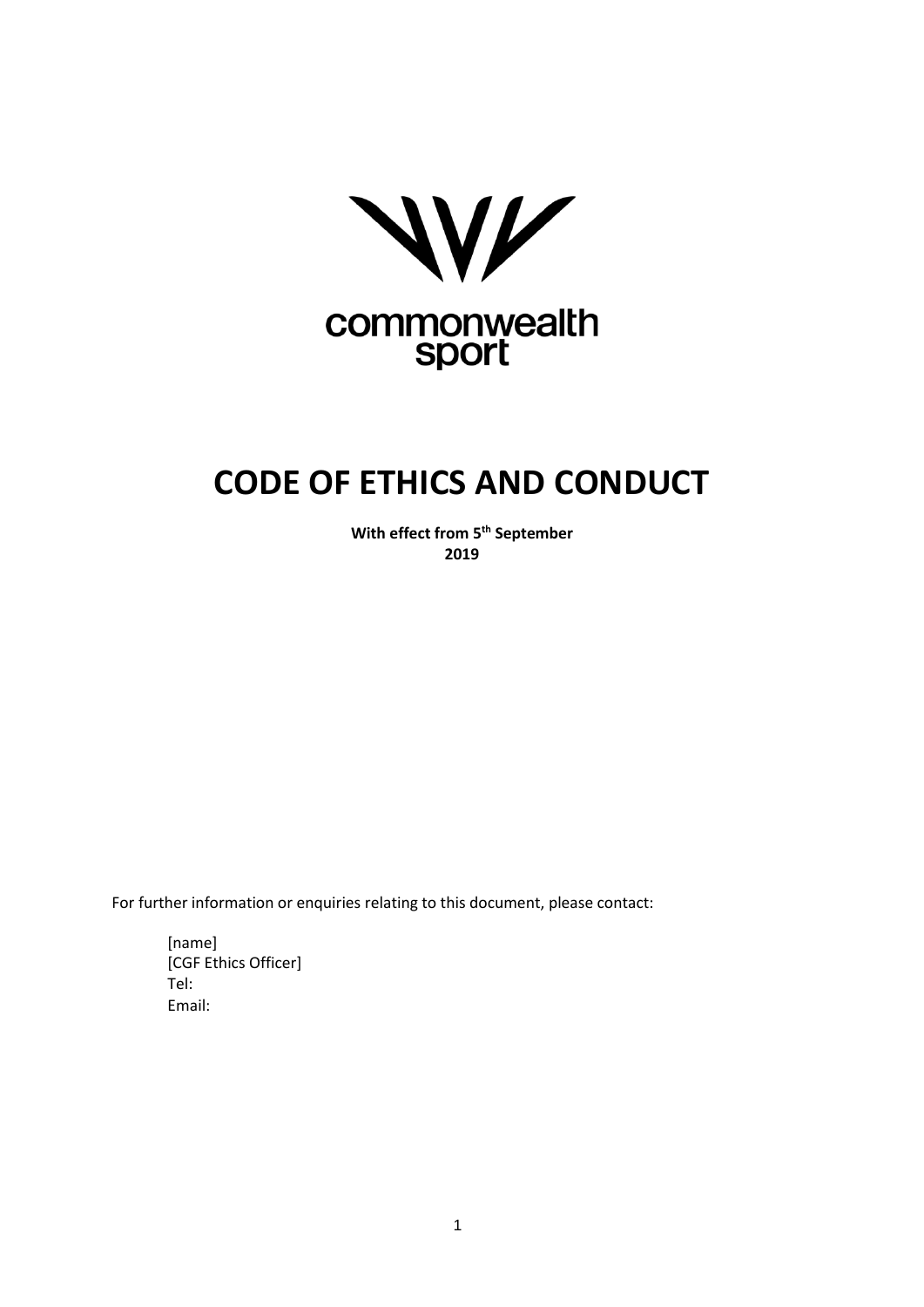## **A. PURPOSE, SCOPE AND APPLICATION**

#### **1. CGF VISION, MISSION AND CORE VALUES**

1.1 The CGF has adopted this Code (under CGF Byelaw 11) in order to further its Vision and Mission, and to support and uphold its Core Values.

#### **2. INTERPRETATION**

- 2.1 Conduct prohibited under this Code might also amount to a criminal offence and/or a breach of other applicable laws or rules and regulations, in national jurisdictions and/or under the rules and regulations of International Federations and/or other sports governing bodies and/or other types of regulatory bodies. This Code is intended not to replace such laws and regulations, but to supplement them with further rules of conduct for those involved in the Commonwealth Sports Movement, in order to ensure the highest ethical standards, apply and to maintain public confidence in the image and integrity of the Commonwealth Sports Movement and the Commonwealth Games. It is to be interpreted and applied accordingly.
- 2.2 Capitalised words and phrases appearing in this Code are defined terms, unless specified or the context dictates otherwise. They have the meaning set out in Appendix [1] to this Code.
- 2.3 The commentary notes annotating certain Articles in this Code are to be used in the interpretation and application of this Code. Any documents published by the CGF in relation to this Code (for example, but without limitation, guidance documents in relation to behavioural standards) may also be used as interpretative aids.
- 2.4 The headings used in this Code are for the purpose of guidance only. They do not affect the meaning of this Code.
- 2.5 Unless specified or the context otherwise requires, words in this Code noting any one gender include all other genders, and words denoting the singular include the plural and *viceversa*.

#### **3. PERSONS BOUND BY THIS CODE**

- 3.1 This Code applies in its entirety to all CGAs, CGOCs, CGA Officials, CGF Officials, CGOC Officials, Bid Committee Members and any other persons who from time to time are involved in the governance and administration of the Commonwealth Games (each, a **Covered Person**).
- 3.2 For the avoidance of doubt:
	- 3.2.1 A Covered Person may be a natural person or a legal person (or other entity).
	- 3.2.2 This Code will not apply to officers or employees of the CGF's commercial partners (unless agreed otherwise in writing). However, all such commercial partners are encouraged to put in place similar codes or policies based on similar principles and rules as contained in this Code, to be binding upon all such individuals in their dealings with the CGF.
	- 3.2.3 Athletes and Athlete Support Personnel will be covered by a separate code of conduct.
- 3.3 Covered Persons will be bound by and required to comply with this Code: (a) whenever they are acting in any capacity in connection with a Commonwealth Games Entity; and (b) at any other time where their conduct reflects (or has the potential to reflect) upon the CGF or the Commonwealth Games. Covered Persons may be required to sign the acknowledgement form set out at Appendix [2] to this Code, but whether or not they have signed such an acknowledgment, by being involved in the governance and administration of the Commonwealth Games, Covered Persons will be bound by this Code.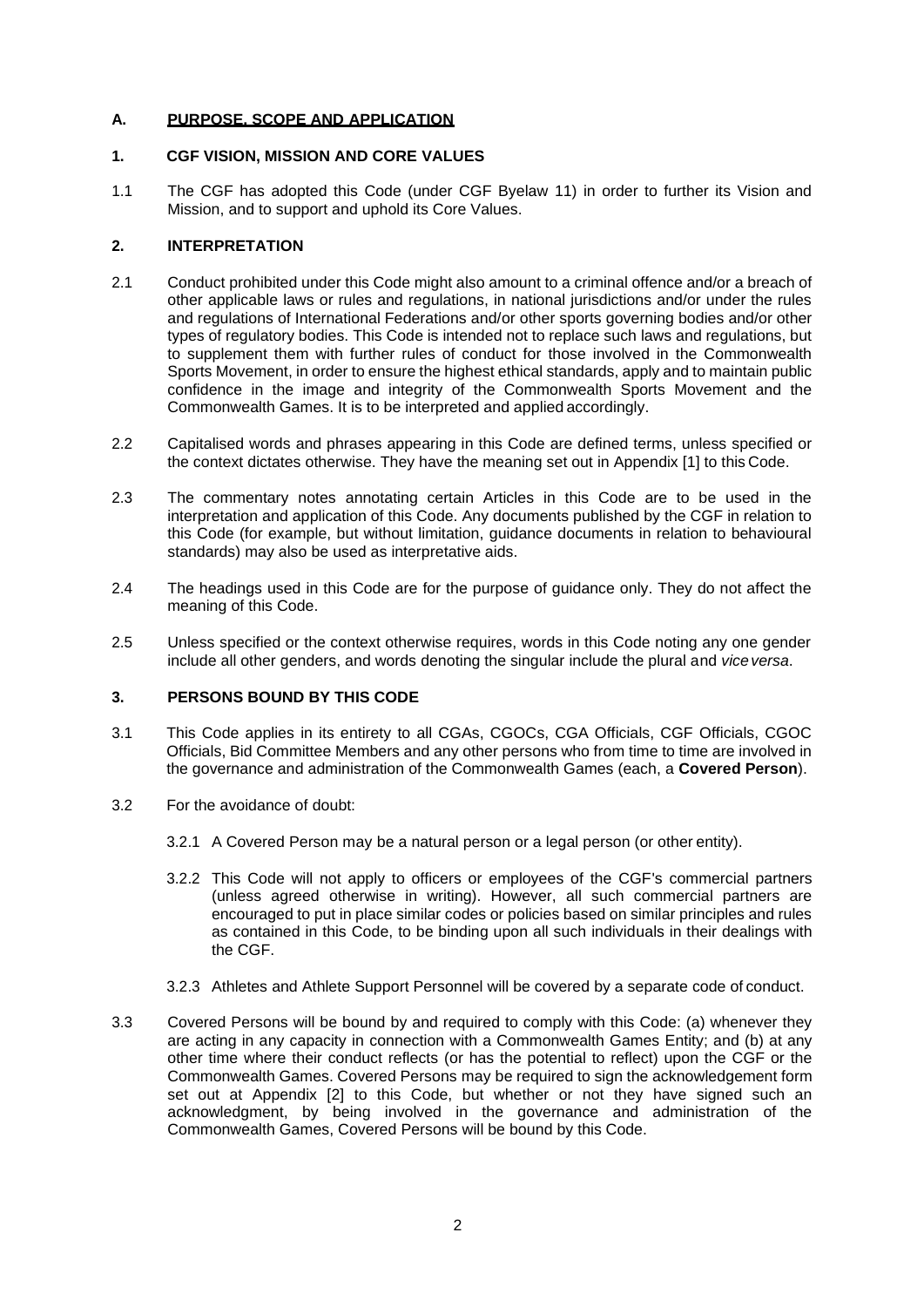- 3.4 Covered Persons will cease to be bound by this Code as of the date that they cease to perform any role and/or to conduct activities that qualify them as a Covered Person, save that they will remain subject to this Code in respect of matters occurring prior to that date. If a Covered Person resigns during (but prior to the completion of) any investigation or proceedings against him under the Code, then without prejudice to the CGF's ability to continue with such investigation and/or proceedings in any event) the Covered Person will not be eligible to take up any position at (or otherwise have any dealings with) any Commonwealth Games Entity until he has submitted himself to and cooperated with the investigation, and any consequent proceedings have been completed.
- 3.5 All Covered Persons will be deemed to have agreed:
	- 3.5.1 to be bound by and to comply with this Code and any related CGF policies (as set out at Article 4.1 below);
	- 3.5.2 to familiarise themselves with all of the requirements of this Code, including what conduct constitutes a violation of this Code and to seek clarification from the CGF and/or the CGF Ethics Officer in case of any doubt;
	- 3.5.3 to submit to the exclusive jurisdiction of the CGF Ethics Officer, the CGF Ethics Commission, and the CAS in relation to the enforcement of this Code (in accordance with this Code and any other applicable CGF regulations); and
	- 3.5.4 not to bring any proceedings in any court or other forum that are inconsistent with the foregoing submission to jurisdiction.
- 3.6 For the avoidance of doubt, this Code will not replace or in any way affect or alter the ability of the CGF and/or CGF Partnerships and/or Commonwealth Sports Foundation and/or any other relevant CGF entity's ability to pursue appropriate disciplinary action against any individual under the terms of any employment or consultancy contract and/or pursuant to any relevant employment policies in force from time to time. Where conduct prohibited under this Code also amounts to a breach of the terms of an employment or consultancy arrangement, the CGF and/or CGF Partnerships and/or Commonwealth Sports Foundation and/or any other relevant CGF entity will be entitled, at its absolute discretion, to elect only to pursue disciplinary action against such individual pursuant to the applicable employment or consultancy contract. There will be no requirement to have first instituted, or to subsequently institute, any action under this Code.

## **4. OTHER CGF POLICIES RELATING TO CONDUCT**

- 4.1 In addition to this Code, the CGF may from time to time introduce policies that concern and/or regulate the conduct of Covered Persons (as more fully set out in each document), including (but not limited to) the following:
	- 4.1.1 The CGF Anti-Corruption Policy,
	- 4.1.2 The CGF Officials' Conduct Policy Conflicts of Interest, Integrity (Anti-Bribery and Gifts) and Confidentiality; and
	- 4.1.3 The CGF Elections and Appointments Policy

(each of the above, and any policies introduced from time to time, being a **CGF Policy**)

- 4.2 Covered Persons will be bound by and required to comply with CGF Policies (insofar as the CGF Policies are applicable to them) and, unless otherwise expressly stated to the contrary in the relevant CGF Policy, a breach of any of the substantive provisions of a CGF Policy may be treated as a breach of this Code.
- 4.3 This Code and the CGF Policies are also complemented by the CGF Whistleblowing Policy.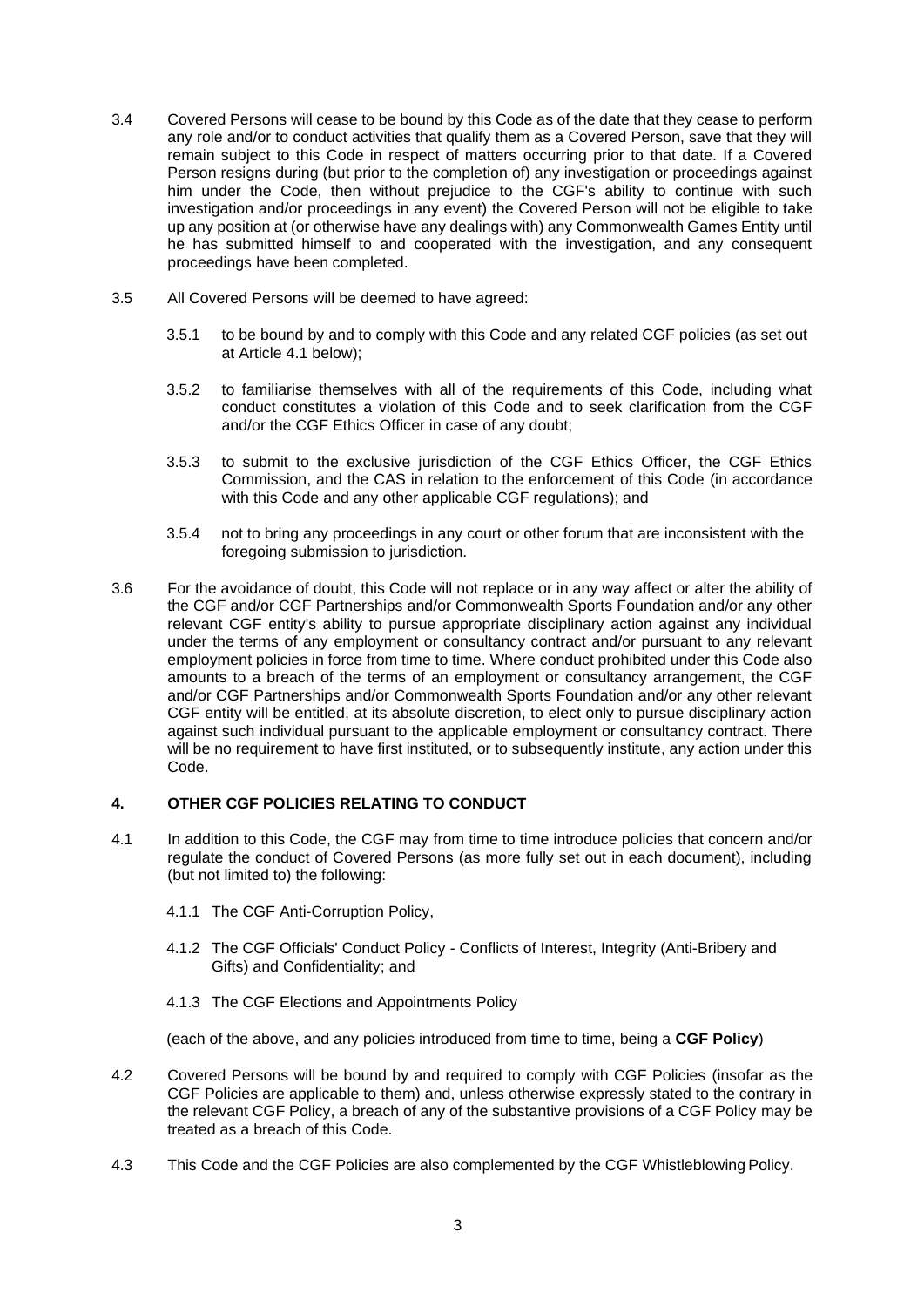#### **5. CGAS AND CGOCS**

- 5.1 Without prejudice to the personal responsibility of each Covered Person for his own conduct, each CGA and CGOC is responsible for its own conduct and the conduct of its connected Covered Persons. For the avoidance of doubt, CGAs and CGOCs will themselves be deemed Covered Persons for those purposes (and may therefore be subject to investigation and proceedings under this Code).
- 5.2 Each CGA and CGOC is encouraged to adopt its own code(s) of conduct to govern the behaviour of those involved in their governance and administration (and, in the case of CGAs, Athletes and Athlete Support Personnel).
- 5.3 Where the same conduct could be pursued as a breach of this Code or a breach of a code adopted by a CGA or a CGOC, the CGF Ethics Officer, in his sole discretion, will determine whether the matter should be pursued by the relevant CGA or CGOC (for example, because it relates to a purely internal matter), or by the CGF Ethics Officer under this Code (which may be done in addition to, or as an alternative to, any action taken by a CGA or CGOC).
- 5.4 Each CGA and CGOC must (without the need for any further formality) recognise, respect and give effect to all decisions made in applying and enforcing this Code.

## **B. GENERAL CONDUCT**

#### **6. BEHAVIOURAL STANDARDS**

- 6.1 Covered Persons must endorse the Vision, Mission and Core Values of the CGF (as may be specified by the CGF from time to time), and direct their efforts for the benefit of the entire Commonwealth Sports Movement.
- 6.2 Covered Persons must adhere to all applicable CGF Policies.
- 6.3 Covered Persons must safeguard the interests of Athletes including their physical and mental health and equilibrium, and their opportunity to participate in fair competition and excel in sport.
- 6.4 Covered Persons must not engage in the abuse or harassment of any other person (whether physical, verbal, mental, sexual or otherwise).
- 6.5 Covered Persons must not do anything that might improperly discriminate against anyone on the basis of ethnic origin, colour, race, nationality, culture, religion or belief (or lack thereof), political opinion (or lack thereof), gender, gender reassignment, sexual orientation or disability, or any other improper ground.
- 6.6 In addition to complying with all applicable laws and CGF Regulations, each Covered Person must conduct himself honestly, fairly, impartially and in accordance with the highest standards of integrity. He must avoid any conduct that is inconsistent with or that undermines in any way the objectives of this Code.
- 6.7 Covered Persons must avoid acts or omissions that give the appearance of impropriety, or that denigrate or detract from any Commonwealth Games Entity and/or the Commonwealth Games and/or CGF Officials, or that bring (or have the potential to bring) any Commonwealth Games Entity and/or the Commonwealth Games and/or CGF Officials and/or sport generally into disrepute.
- 6.8 A Covered Person must not use the Commonwealth Games to promote any political or religious agenda or personal financial interests.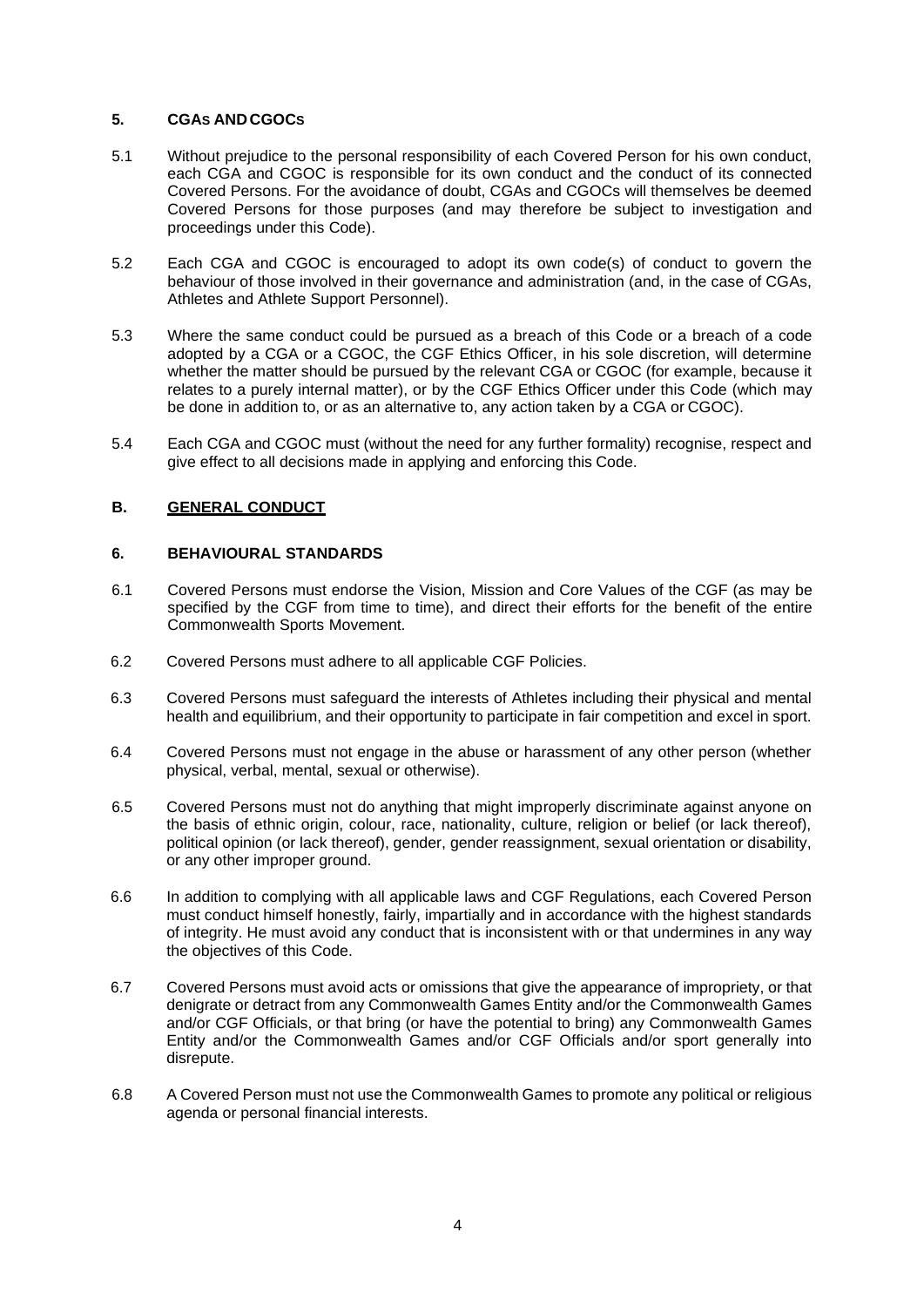6.9 A Covered Person must not abuse his position in any way, especially for private aims or objectives.

> *Note: It is not possible to draw up a definitive and exhaustive list of the types of conduct that may amount to a breach of the above-listed duties, and each case will necessarily depend upon its own facts.*

6.10 Covered Persons must not be involved with entities or persons whose activities or reputations are inconsistent with the principles set out in this Code. In order for this provision to apply, it is necessary that the Covered Person has previously been advised in writing by the CGF Ethics Officer (which may be by way of general notice to Covered Persons, or any category of Covered Persons) that he should no longer associate with such entity/person (or category of entity/person), and of the consequences that may apply if he continues such association.

# **7. DUTY TO REPORT AND COOPERATE**

- 7.1 Each Covered Person must report without delay to the CGF Ethics Officer (whether directly or indirectly pursuant to the CGF Whistleblowing Policy) all knowledge concerning:
	- 7.1.1 any approach or invitation received by him to engage in conduct that may amount to a breach of this Code; and
	- 7.1.2 any incident, fact or matter that comes to his attention that might evidence a potential breach of this Code by another person.
- 7.2 Each Covered Person must cooperate fully with all investigations carried out by the CGF Ethics Officer in relation to possible breaches of this Code (including, without limitation, by providing any information and/or documentation requested by the CGF Ethics Officer (or his appointee(s) as part of that investigation).

#### **8. DEFENCE**

8.1 It will be a valid defence to a charge of a breach of any provision of this Code if the Covered Person adduces sufficient credible evidence to prove, on the balance of probabilities, that genuine and powerful reasons exist (or existed) to objectively justify his/her conduct taking into account all the relevant circumstances (and for which purpose the right to invoke the privilege against self-incrimination is deemed to have been waived by each Covered Person and will not be a sufficient reason to objectively justify his/her conduct).

> *Note: It is intended that genuine and powerful reasons are to be interpreted as those that are truly exceptional. It is acknowledged that the assessment of 'genuine and powerful' will depend on the specific circumstances of a case (balanced*  alongside the seriousness of the alleged breach), but it is envisaged that it will *include only cases where there is genuine, objective reason to consider that the Covered Person's and/or another person's health or well-being was otherwise at risk.*

8.2 Under no circumstances will it be a valid defence to a charge of breach of this Code for a Covered Person to claim that he made a mistake as to the provisions of this Code or claim ignorance of such provisions.

## **9. ATTEMPT OR AGREEMENT TO BREACH, OR OTHER INVOLVEMENT IN BREACH**

- 9.1 Where a Covered Person:
	- 9.1.1 attempts or agrees with any other person to engage in conduct (whether by act or omission) that would culminate in a violation of this Code (unless the Covered Person renounces his attempt or agreement prior to it being discovered by a third party not involved in the attempt or agreement);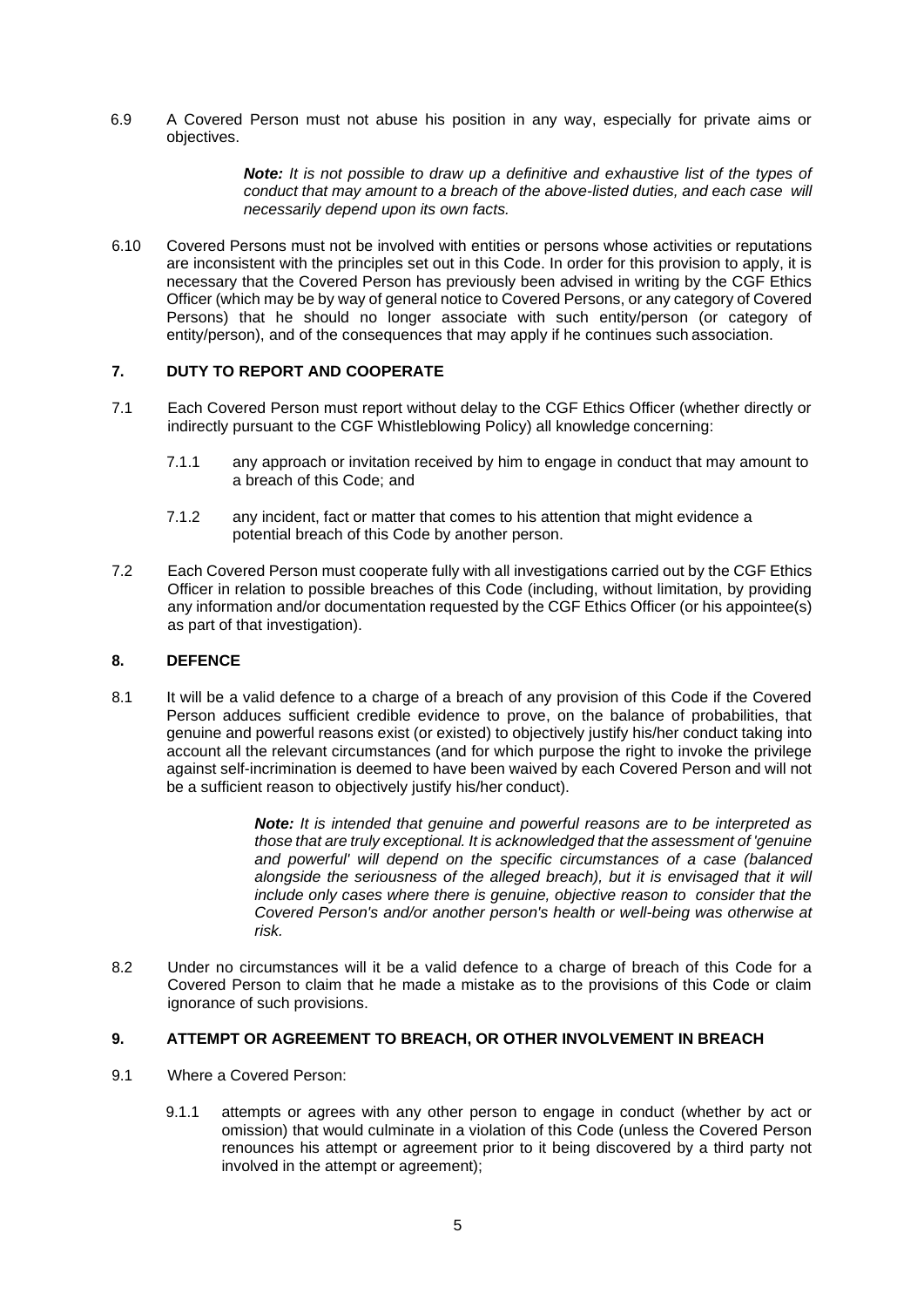- 9.1.2 solicits, induces, instructs, persuades or encourages any person to engage in conduct (whether by act or omission) that would amount to a breach of this Code if committed by the Covered Person himself; and/or
- 9.1.3 authorises, causes, or knowingly assists, encourages, aids and abets, covers up, or is otherwise complicit in, any act or omission by any person that would amount to a breach of this Code if committed by the Covered himself;

the Covered Person will be treated as if he committed such act or omission, whether or not such an act or omission in fact resulted in a violation and whether or not the violation was committed deliberately, recklessly or negligently, and he will be liable accordingly under this Code.

## **C. PROCEDURE**

#### **10. APPOINTMENT OF CGF ETHICS OFFICER**

- 10.1 The Executive Board will appoint a person with appropriate skills, experience and standing to act as the CGF Ethics Officer under this Code. The Ethics Officer will be appointed for a term of at least three years (which may be renewed), will act independently of the CGF, and (other than by resignation) may not be removed from the post except for gross misconduct or gross incompetence.
- 10.2 The responsibilities of the CGF Ethics Officer in relation to this Code include (without limitation):
	- 10.2.1 to provide assistance on conduct matters and good governance to the CGF;
	- 10.2.2 to educate Covered Persons on the proper interpretation and application of this Code and related policies and procedures (and more generally to raise awareness in respect of conduct matters);
	- 10.2.3 to monitor the development of conduct issues and recommend updates to this Code and related policies and procedures;
	- 10.2.4 to lead investigations into suspected breaches of this Code and, where appropriate, to initiate proceedings where he believes that a Covered Person has a case to answer for breach of this Code; and
	- 10.2.5 to carry out such other responsibilities as may be allocated to him by the CGF from time to time.
- 10.3 In the event that the CGF Ethics Officer is alleged or suspected to have breached any provision of this Code, the CGF will appoint another individual with the appropriate skills, experience and standing to act as CGF Ethics Officer for the purposes of any necessary investigation and proceedings.

#### **11. INVESTIGATIONS**

- 11.1 Any allegation or suspicion of a breach of this Code by a Covered Person, whether reported pursuant to [Article 7] or otherwise, will be referred to the CGF Ethics Officer for consideration and possible investigation.
- 11.2 In relation to any investigation commenced under this Code, the CGF Ethics Officer may:
	- 11.2.1 investigate the matter himself; and/or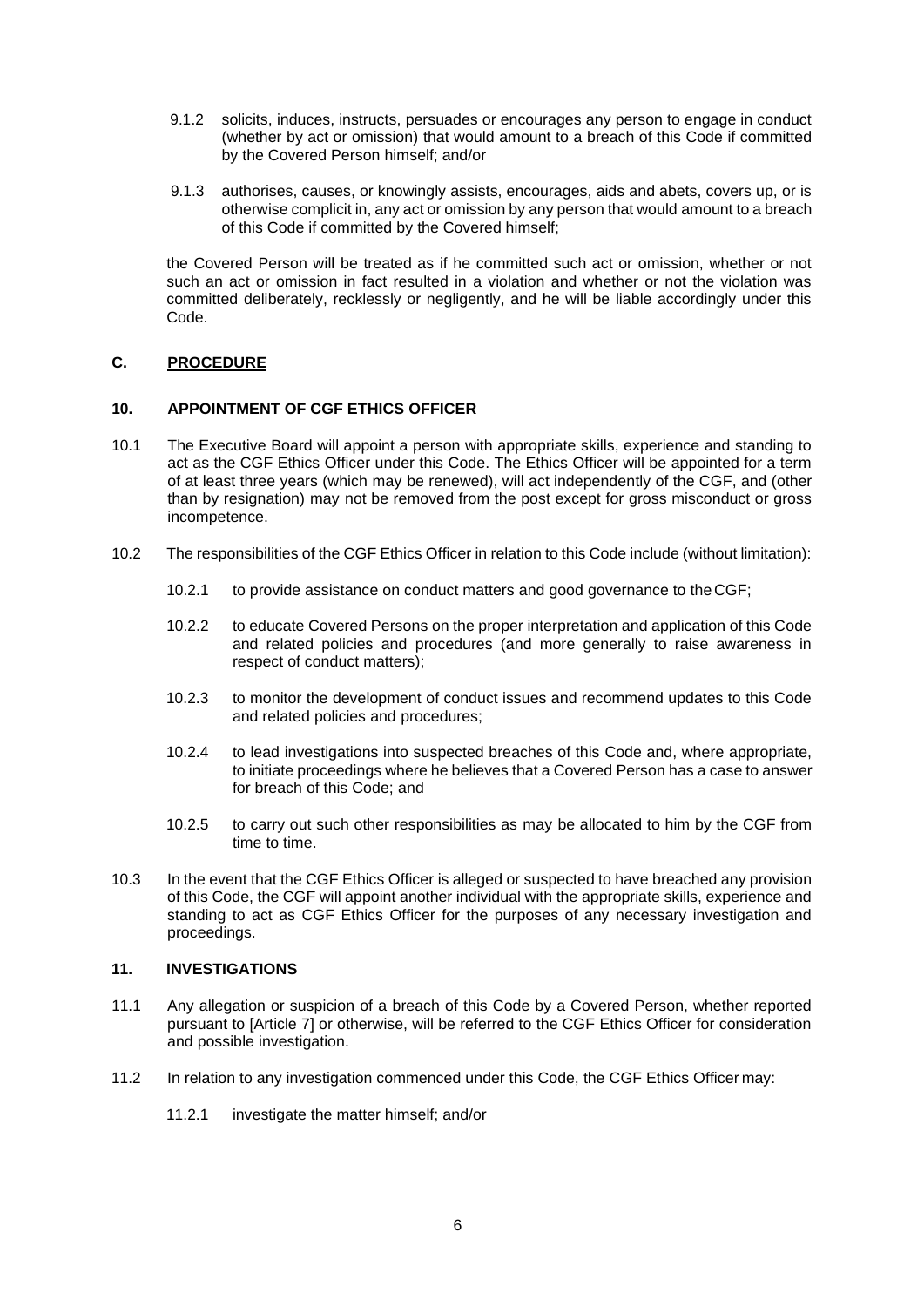- 11.2.2 appoint another person or others, including an independent expert (or experts), to assist in relation to his investigation.
- 11.3 The CGF Ethics Officer (or his appointee) may require a Covered Person (and request other parties) to:
	- 11.3.1 attend to answer and provide information and/or answer questions by way of interview;
	- 11.3.2 produce documents, information or other material in whatever form held, including by providing any relevant passwords and/or otherwise facilitating access to computer records, telephone records, mobile devices, social media accounts etc. (which access may be required immediately in order to preserve the integrity of any documents, information or other material); and
	- 11.3.3 cooperate in any other manner that might be necessary or desirable for the purposes of the investigation.
- 11.4 Investigations under this Code may be conducted in conjunction with, and/or information obtained as a result of such investigations may be shared with other relevant authorities (including sports governing bodies, criminal, administrative, professional and/or judicial authorities).

# **12 PROVISIONAL SUSPENSION**

- 12.1 At any time, where the CGF Ethics Officer considers that the integrity of any Commonwealth Games Entity and/or the Commonwealth Games and/or CGF Officials and/or sport generally might be seriously undermined by a Covered Person continuing to undertake activities as a Covered Person, he may provisionally suspend the Covered Person (from carrying out some or all activities of a Covered Person) pending the CGF Ethics Commission's determination of whether he has committed any breach of this Code. Any decision to provisionally suspend a Covered Person will be communicated to the Covered Person in writing, with a copy sent at the same time to the CGA to which the Covered Person is affiliated (if any).
- 12.2 In all cases, the Covered Person shall, in accordance with the CGF Ethics Commission Procedural Rules, be given an opportunity to contest such provisional suspension in a hearing taking place before the Chair of the CGF Ethics Commission (sitting alone) on a timely basis after its imposition. At any such hearing, it will be the burden of the CGF Ethics Officer to establish that in such circumstances, the integrity of any Commonwealth Games Entity and/or the Commonwealth Games and/or CGF Officials and/or sport generally could be seriously undermined if the Covered Person does not remain provisionally suspended pending determination of the charge(s) or such other date (as may be applicable).

## **13 NOTICE OF CHARGE**

- 13.1 If, at the conclusion of an investigation commenced under this Code, the CGF Ethics Officer concludes that the Covered Person under investigation has breached any provision(s) of this Code the CGF Ethics Officer will send a written notice of charge (**"Notice of Charge"**) to that Covered Person:
	- 13.1.1 confirming that a charge(s) is (are) being issued against the Covered Person under this Code and that the matter is being referred to the CGF Ethics Commission;
	- 13.1.2 detailing the facts and evidence on which the charge(s) is (are) based;
	- 13.1.3 setting out the sanction(s) that the CGF Ethics Officer considers appropriate in the event that the charge(s) is (are) admitted or upheld (alternatively the CGF Ethics Officer may state that submission on such sanction(s) should be made at a later stage in the proceedings); and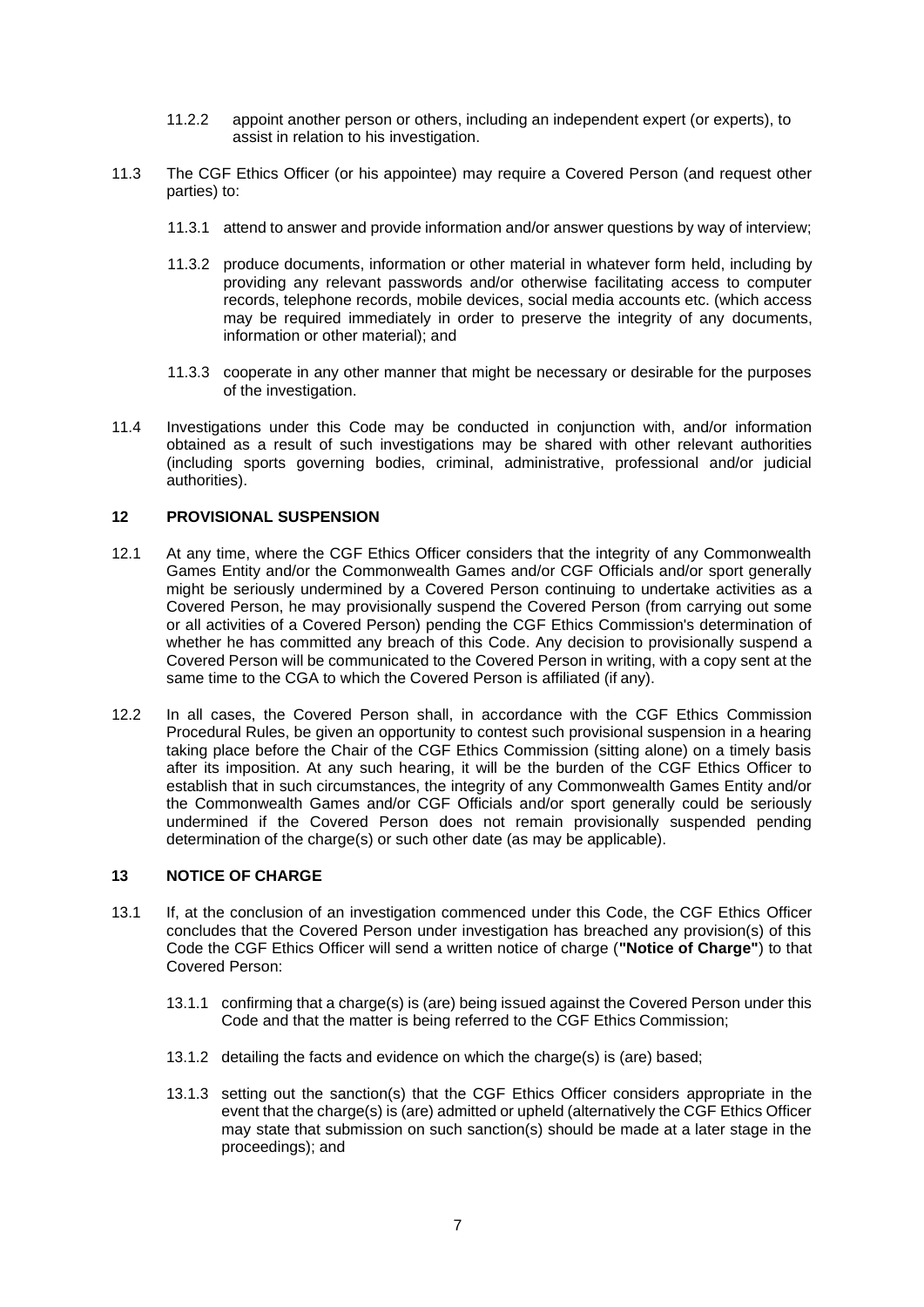- 13.1.4 requiring the Covered Person's written response to the charge(s) within 14 (fourteen) days.
- 13.2 A Covered Person may respond to a Notice of Charge in one of the following ways:
	- 13.2.1 to admit the charge(s), and (if relevant) accede to the sanction(s) specified in the Notice of Charge;
	- 13.2.2 to admit the charge(s), but (if relevant) indicate an intention to dispute and/or seek to mitigate the sanction(s) specified in the Notice of Charge by way of hearing before the CGF Ethics Commission; or
	- 13.2.3 to deny the charge(s) and to have the charge(s) and (if the charge(s) is (are) upheld) any appropriate sanction(s) determined at a hearing before the CGF Ethics Commission.

#### **14 PROCEEDINGS BEFORE THE CGF ETHICS COMMISSION**

- 14.1 Where an alleged breach of this Code by a Covered Person is referred to the CGF Ethics Commission, the matter will be heard in accordance with [the CGF Ethics Commission Procedural Rules].
- 14.2 Unless stated otherwise in any relevant CGF Policy, charges brought under this Code (and/or any related CGF policy) are to be proved by the CGF Ethics Officer on the balance of probabilities.

#### **15 SANCTIONS**

- 15.1 Any one or more of the following sanctions may be imposed by the CGF Ethics Commission for a proven breach of this Code:
	- 15.1.1 a warning as to future conduct (i.e. a reminder of the substance of the provision of the Code that has been infringed, together with a threat of sanction in the event of further infringement);
	- 15.1.2 a reprimand (i.e. an official written pronouncement of disapproval);
	- 15.1.3 a fine (of an unlimited amount) and/or an order of reimbursement or restitution or compensation;
	- 15.1.4 forfeiture of any individual awards or benefits (whether financial or otherwise) that were received as a consequence of the conduct that gave rise to the breach or is related thereto;
	- 15.1.5 removal from office;
	- 15.1.6 suspension from carrying out some or all activities of a Covered Person for a specified period; and
	- 15.1.7 such other sanction(s) as may be considered appropriate.
- 15.2 The sanction(s) to be imposed in a particular case will be determined by reference to all of the relevant circumstances of that case, including an assessment of the seriousness of the breach, and any mitigating or aggravating factors that may be present. For the avoidance of doubt, a sanction may be imposed on a suspended basis.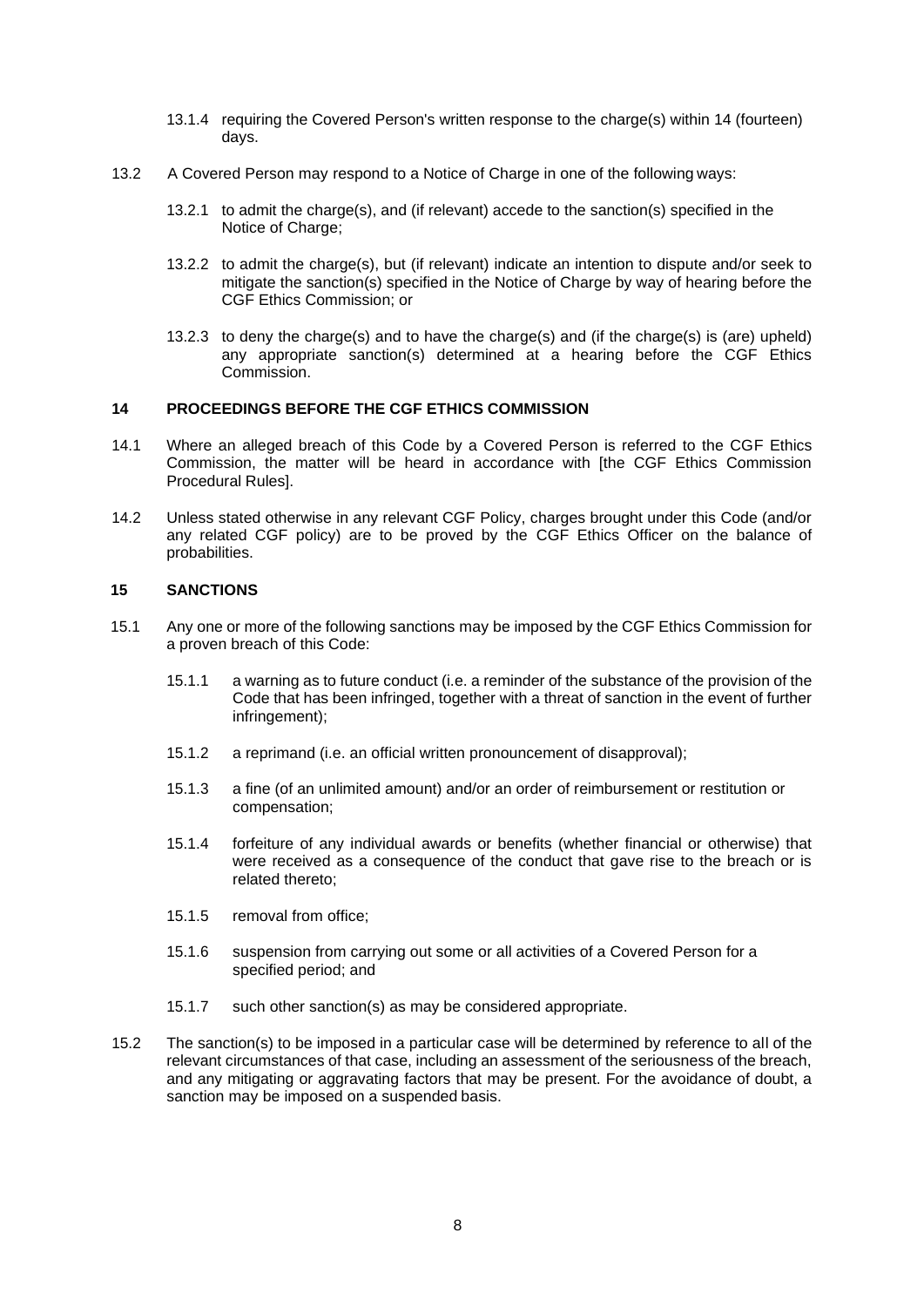# **D. MISCELLANEOUS**

## **16 SEVERABILITY**

16.1 If any part of this Code is ruled to be invalid, unenforceable or illegal for any reason, that part will be deemed deleted, and the rest of the Code will remain in full force and effect.

## **17 MATTERS NOT OTHERWISE PROVIDED FOR**

17.1 If any matter arises that relates in any way to this Code for which there is no provision in this Code, the CGF Documents or any other CGF Regulations then the CGF, CGF Ethics Officer, CGF Ethics Commission or any other relevant decision-maker may take such action as he/it considers appropriate in the circumstances in a manner consistent with the objectives underlying this Code and in accordance with general principles of natural justice andfairness.

# **18 EFFECT OF DEFECTIVE PROCEDURE**

18.1 Any deviation from any provision of this Code and/or any irregularity, omission, technicality or other defect in the procedures followed hereunder will not invalidate any finding, procedure or decision unless it is shown to render the proceedings unreliable or to have caused a miscarriage of justice.

# **19 APPLICABLE LAW**

17.1 This Code is governed by and is to be construed in accordance with English law. Disputes relating to this Code shall be subject to the exclusive jurisdiction of the CAS.

## **20 LIMITATION OF LIABILITY**

18.1 None of the CGF (including any CGF Officials), CGF Ethics Officer, members of the CGF Ethics Commission or any other relevant decision-maker under this Code will be liable to any person howsoever for any act or omission in connection with any investigation or proceeding or other matter arising under or in relation to this Code save where the act or omission is shown by that person to constitute conscious and deliberate wrongdoing by the individual or entity alleged to be liable.

## **21 USE OF PERSONAL DATA AND INFORMATION**

19.1 Each Covered Person is be deemed to acknowledge that his personal data is processed in accordance with CGF's privacy notice as found on CGF's website.

# **22 EFFECTIVE DATE AND SUBSEQUENT AMENDMENT**

22.1 This Code will come into full force and effect on [date]. This Code may be amended from time to time by the Executive Board.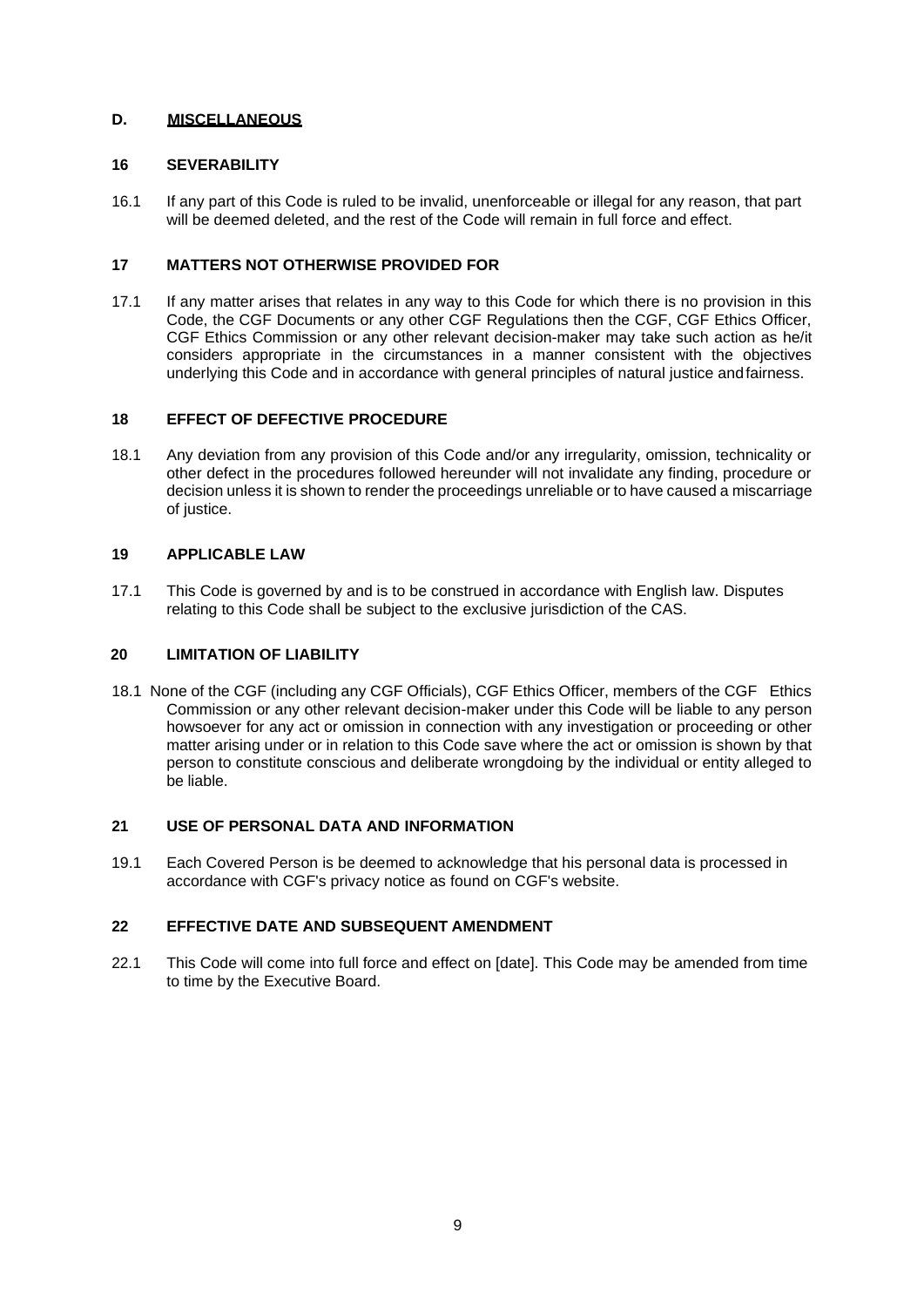# **APPENDIX 1: Definitions**

**Articles of Association**. The CGF's Articles of Association, as amended from time to time.

**Athlete**. Any natural person who has been selected by a CGA to compete in the Commonwealth Games, or who otherwise participates in the Commonwealth Games.

**Athlete Support Personnel.** Any coach, trainer, manager, agent, team staff, official, medical, paramedical personnel, parent or any other natural person working with, treating or assisting an Athlete participating in or preparing for the Commonwealth Games.

**Bid Committee Member.** Any person acting in an official capacity on behalf of a city/CGA as part of a Commonwealth Games candidature.

**CAS**. The Court of Arbitration for Sport in Lausanne, Switzerland.

**CEO**. The Chief Executive Officer of the CGF.

**CGA**. Affiliated CGAs, as defined in the CGF's Articles of Association.

**CGA Official**. Each person serving as a director or officer of a CGA.

**CGF**. Commonwealth Games Federation.

**CGF Documents**. The CGF's Articles of Association, the Byelaws, this Code and related policies, and the Games Manuals of the CGF.

**CGF Ethics Officer**. The person appointed by the CGF to fulfil the responsibilities set out at Article [10.2].

**CGF Ethics Commission**. The Ethics Commission established under the CGF Documents.

**CGF Official.** Each of the following persons is a CGF Official:

- each person serving as a director or officer of the CGF and/or CGF Partnerships and/or Commonwealth Sports Foundation and/or any other CGF entity that may be established from time to time, including (without limitation) the President, the CEO, Executive Board members, and any candidates for election to the Executive Board;
- each person serving as a member of a committee, working party, panel, advisory board or working party of the CGF, and each person appointed to represent the CGF on any committee or working party or in any similar role, and any candidates for election to such positions;
- each person employed (whether full-time, part-time, permanently, for a fixed-term or temporarily) or engaged as an agent, consultant or contractor for, or otherwise functioning as a member of the staff of, the CGF, CGF Partnerships and/or Commonwealth Sports Foundation and/or any other CGF entity that may be established from time to time (this category of person is intended to be construed broadly and will encompass (without limitation) heads of departments, managers, and other employees, as well as individuals who are contracted from time to time in any way with the CGF, CGF Partnerships, Commonwealth Sports Foundation, or any other CGF entity that may be established from time to time);
- each person appointed, selected or accredited by the CGF to work/volunteer at the Commonwealth Games and/or attending the Commonwealth Games on behalf of the CGF, including (without limitation) any umpires, referees, judges, timekeepers, scorers or other officials appointed by (or on behalf of) the CGF, and any other person who receives accreditation to the Commonwealth Games as a representative of the CGF; and
- any other person who has agreed to be bound by this Code as a CGF Official.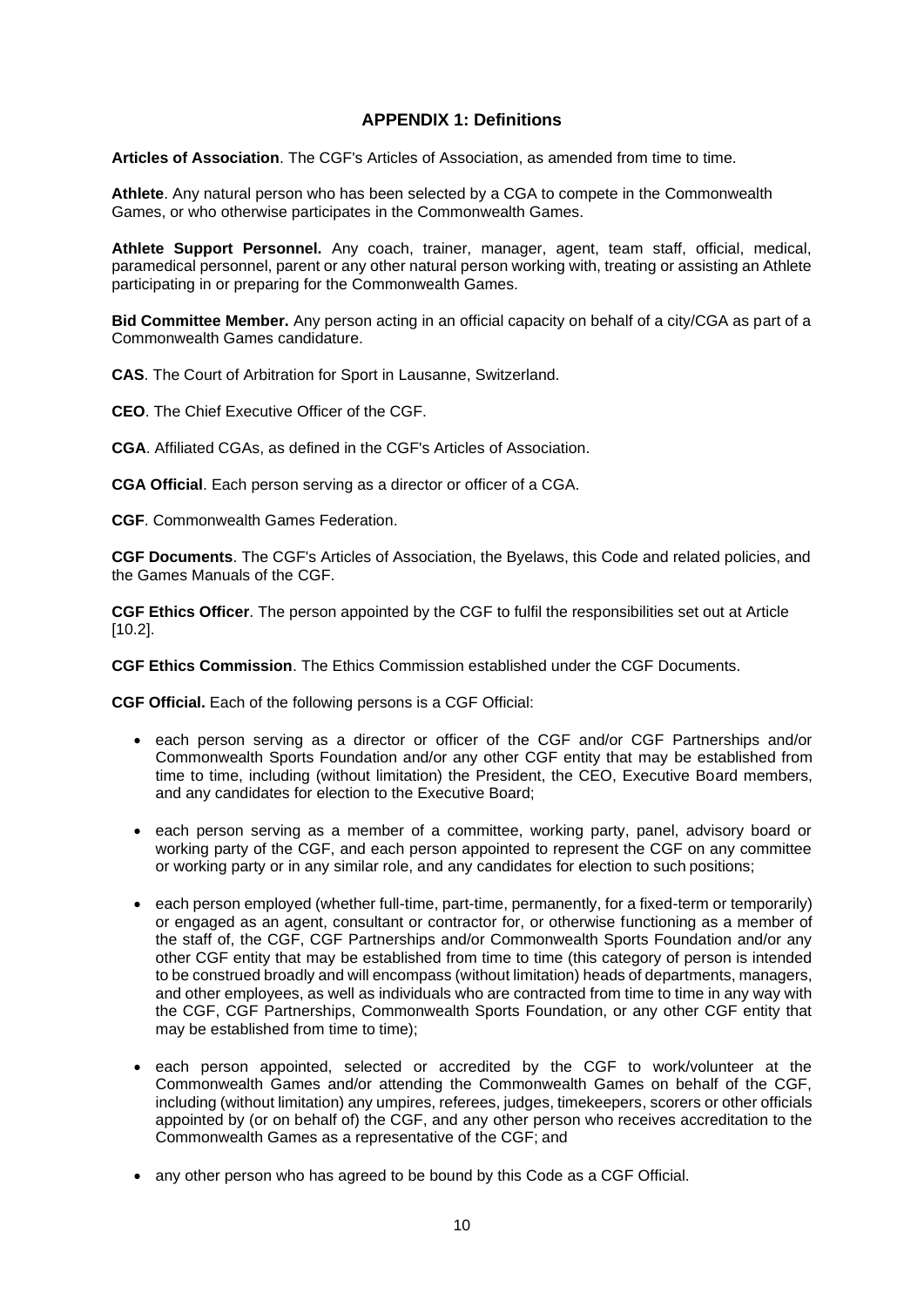**CGF Partnerships**. CGF Partnerships Ltd (UK company number 10380178).

**CGF Policy.** As defined in Article [4.1].

**CGF Regulations**. Any regulations made by or on behalf of the CGF in accordance with the CGF Documents, including all amendments thereto and re-enactments thereof.

**CGOC**. A Commonwealth Games Organising Committee, the organising committee for any Commonwealth Games.

**CGOC Official**. Each person serving as a director or officer of a CGOC.

**Code**. This Code of Ethics and Conduct, as amended from time to time.

**Commonwealth Games.** The Commonwealth Games, the Commonwealth Youth Games, and any other sports events organised and/or administered by the CGF.

**Commonwealth Games Entity.** The CGF, CGF Partnerships, Commonwealth Sports Foundation, any CGA, any CGOC, and any other CGF-related entity that from time to time is connected with the governance and administration of the Commonwealth Games

**Commonwealth Sports Foundation.** Commonwealth Sports Foundation (UK company number 10363544).

**Commonwealth Sports Movement**. The sports movement that the CGF seeks to deliver as set out in its Mission.

**Covered Persons**. As defined in Article [3.1].

**Executive Board**. The Executive Board of the CGF constituted in accordance with Article 7 of the CGF's Articles of Association.

**President**. The president of the CGF.